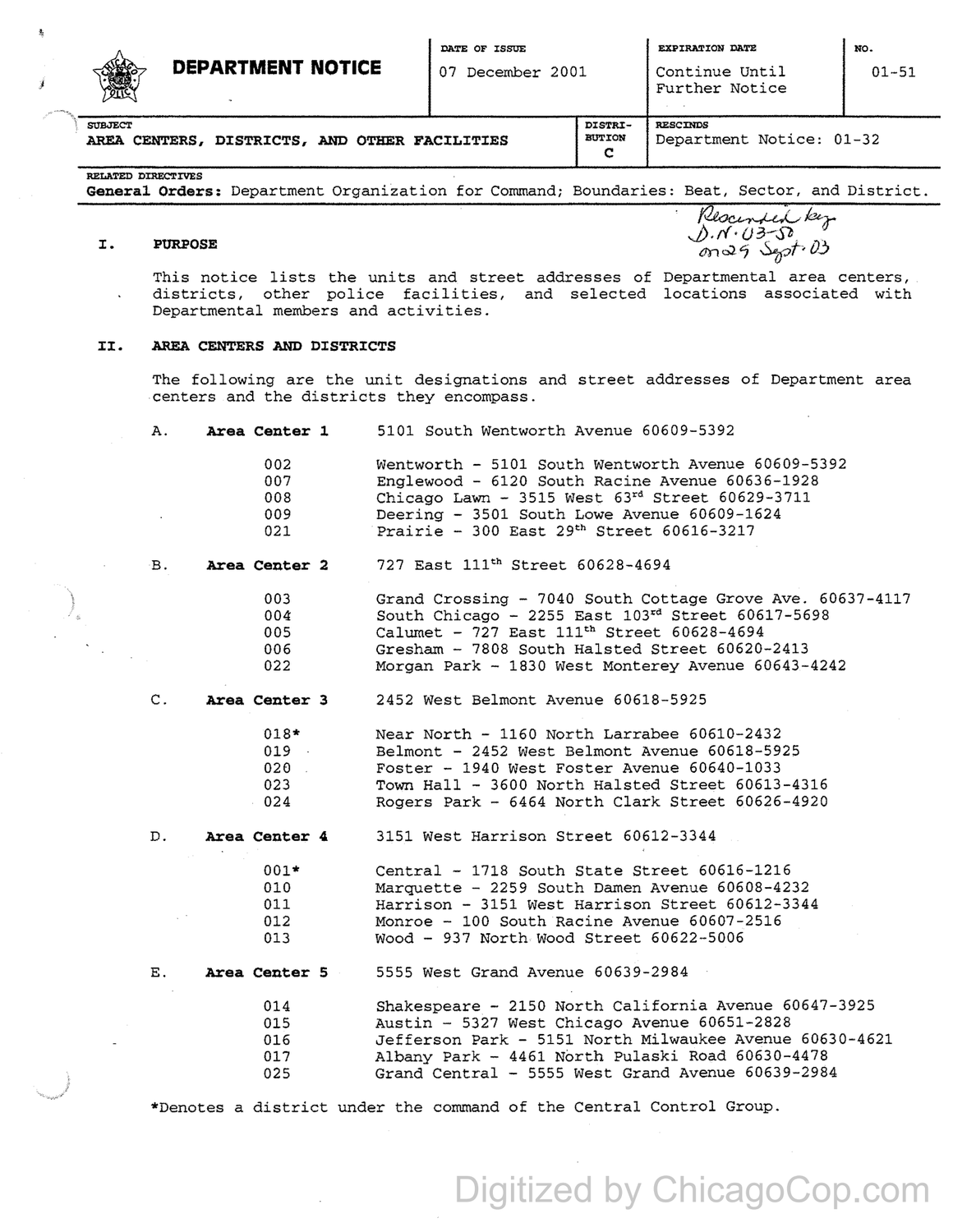The following are the street addresses of other Departmental facilities and locations associated with Departmental members and activities.

**Police Facility**  A. **Airport Law Enforcement Section**  B. c. D. E. F. G. H. Meigs Field Midway Airport O'Hare Airport **Alternate Response Section Automotive Pound Section**  Pound Number/Operated by: Pound 1/Police Department (Criminal Activity) Pound 2/E.A.R. Inc. Pound 3/E.A.R. Inc . . (Abandoned Inquiries) Pound 4/Police Department (Confidential) Pound 6/E.A.R. Inc. Central/Streets and Sanitation O'Hare/Streets and Sanitation **Canine Training Facility Central Police Headquarters Education and Training Division Electronics and Motor Maintenance Division**  Garage 1 Garage 2 Garage 3 Garage 4 **Equipment and Supply Section**  I. **Evidence and Recovered Property Section**  Homan Square Location Bulk Storage warehouse J. **Forensic Services Division Location**  1521 S. Linn White Dr. 60605-2823 5700 South Cicero Avenue 60638 519 East Cargo Road 60666 2111 w. Lexington St. 60612-3707 3510 s. Michigan Ave. 60653-1020 650 west 83~ Street 60620-1932 10300 South Doty Avenue 60617 4008 S. Ashland Ave. 60609-2328 5555 w. Grand Avenue 60639-2984 701 N. Sacramento Ave. 60612-1025 400 East Wacker Drive (Lower Level) 60601 10000 West O'Hare (Remote Lot E) 60666 320 West Touhy Avenue Des Plaines, Il. 60018-2402 3510 s. Michigan Ave. 60653-1020 1300 West Jackson Blvd 60607-2899 5219 S. Wentworth Ave. 60609-6386 5219 S. Wentworth Ave. 60609-6386 727 East lllth Street 60628-4694 3104 W. Harrison St. 60612-3345 3245 N. Campbell Ave. 60618-5922 555 West 14th Place 60607-5111 1011 S. Homan Ave. 60624-4318 3920 S. Michigan Ave. 60653-2106 1011 South Homan Avenue 60624-4318

*Area centers, Districts, and Other*   $Facilities$ 

# Digitized by ChicagoCop.com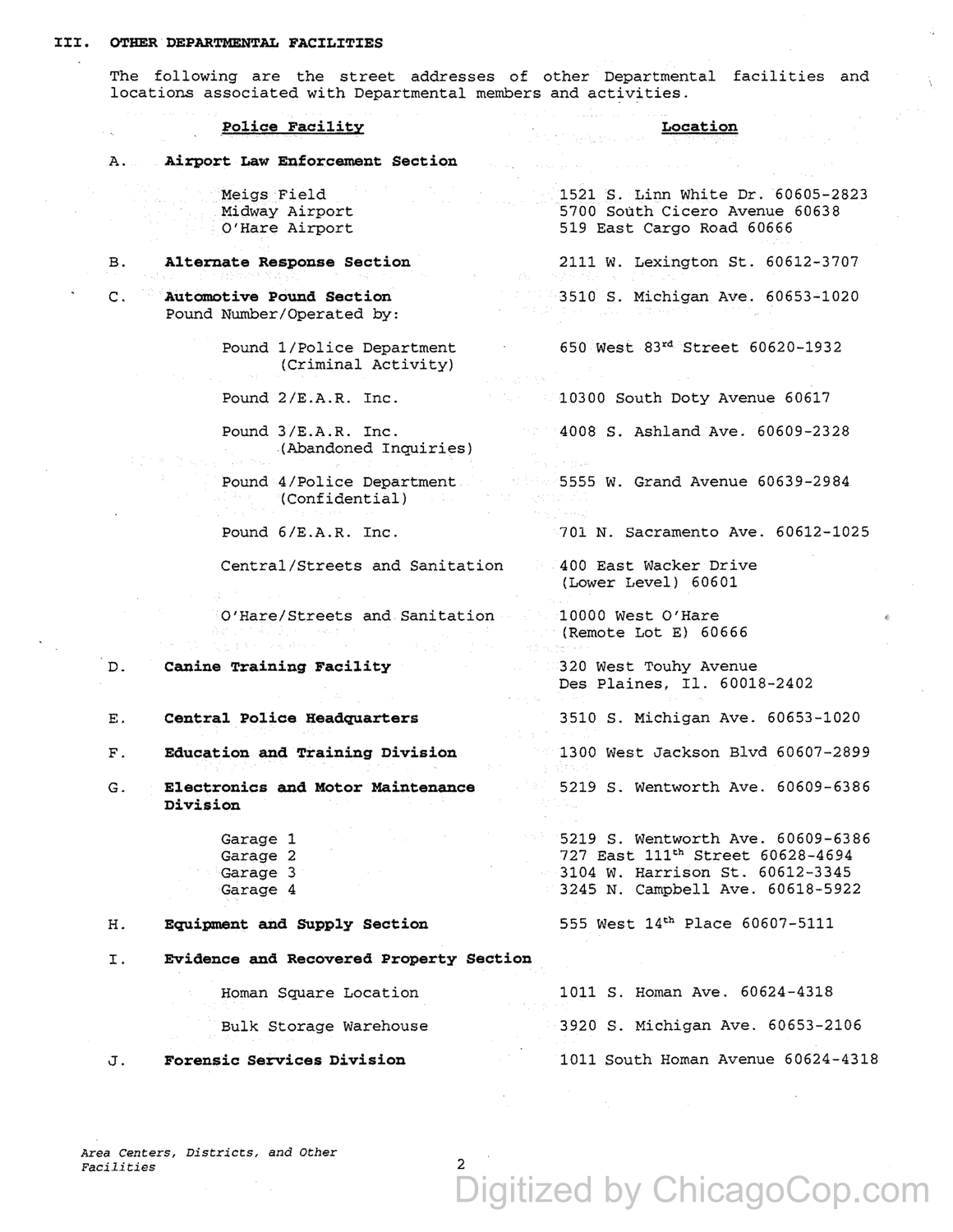- K. **Gun Registration**
- $T_{\perp}$ . **Homan Square/Combined Police Facility**
- M. **Marine.Unit (Site) Mailing Address:**

N. **Mounted Unit** 

*1* 

- o. **Office of Emergency Communications**
- P. **Office of Professional Standards**
- $\Omega$ . **Police Board**
- R. **Professional Counseling Services**
- s. **Public Housing Section/Administration**

Robert Taylor Facility Ida B. Wells Facility Altgeld Gardens Facility Cabrini-Green Facility Henry Horner-West Haven Facility 1850 W. Washington Boulevard 60612

T. **South Loop Police Complex** 

### IV. **OUTSIDE AGENCY FACILITIES**

The following are the street addresses of non-Department facilities and locations associated with Department members and activities.

### **Facility**

A. **CAPS Implementation Office** 

- B. **Chicago Children's Advocacy Center**
- c. **Circuit Courts**

Criminal Court Juvenile Court Richard J. Daley Center Traffic Court

Suburban Courts

Bridgeview

Markham

Maywood

Rolling Meadows

50 West Washington Street Room CL90, 60602

3340 W. Fillmore St. 60624-4307

500 East Randolph Street 3510 S. Michigan Ave. 60653-1020

7059 South Shore Drive 60649-2207

1411 W. 'Madison Street 60607-1809

10 W. 35~ Street # 1200 60616~370

69 West Washington Street Suite 830, 60602

407 South Dearborn Street, Suite 800, 60605-1116

770 East 38th Street 60653-1906

4947 South Federal Street 60609 774 East 38~ Street 60653 901 East 131st Street 60627 365 West Oak Street 60610

1718 South State Street 60616-121E

**Location** 

Suite 500, 60604

333 South State Street

2600 S. California Ave. 60608-5146 1100 S. Hamilton Avenue 60612-4284 50 West Washington Street 60602 50 West Washington Street 60602

1240 South Damen Avenue 60608-1121

10220 South 75th Avenue Bridgeview, Illinois 60455-2427

16501 South Kedzie Avenue Markham, Illinois 60426

1500 Maybrook Drive Maywood, Illinois 60153

Digitized by ChicagoCop.com

2121 Euclid Avenue Rolling Meadows, Il. 60008-1566

*Area Centers, Districts, and Other Facilities* 3